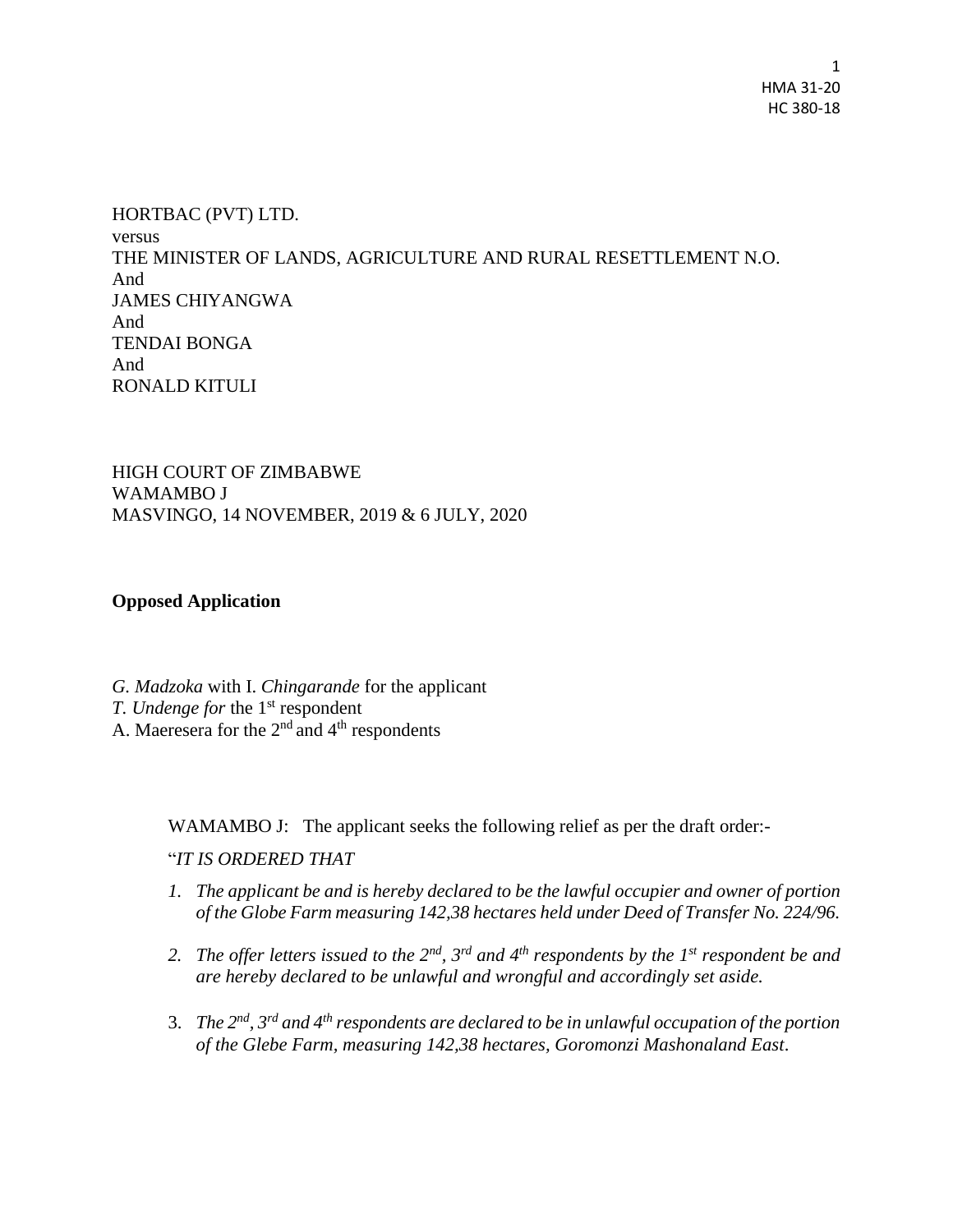4. *The 1<sup>st</sup>*, 2<sup>nd</sup>, 3<sup>rd</sup> and 4<sup>th</sup> respondents are ordered to pay costs of suit on a client and *attorney scale, jointly and severally, one paying the others to be absolved*."

The applicant is the former owner of a farm called The Glebe in the District of Goromonzi held under Deed of Transfer Number 224/96 (*hereinafter called the farm*). The government acquired the said farm under the Land Acquisition Act [*Chapter 20:10*]. The applicant engaged the first respondent through the Administrative Court. The engagement led to the result that 1st respondent subdivided the farm into two and applicant was given a portion measuring 142,38 hectares while 1<sup>st</sup> respondent obtained 526,81 hectares. The negotiations were encapsulated into a Court Order by the Administrative Court on 8 August 2003 under case number LA 2898/02. The order was granted by consent of the appellant and 1<sup>st</sup> respondent. The said Order reads as follows:-

*"IT IS ORDERDED BY CONSENT THAT:-*

- *1. The Acquisition of the undermentioned property in terms of Section 7 of the Land Acquisition Act [Chapter 20:10] be and is hereby confirmed* 
	- *(a) Portion of Glebe measuring 526.84 hectares situated in the District of Goromonzi held under Deed of Transfer Number 224/96*
- *2. The Acquisition proceedings in respect of the remaining portion of Glebe measuring 142,38 hectares situated in the District of Goromonzi held under Deed of Transfer No. 224/96 be and is hereby withdrawn.*
- *3. The applicant shall subdivide Glebe and pay the subdivision costs thereof.*
- *4. There shall be no order as to costs.*

Thereafter 1st respondent allocated the same piece of land (*that is the 142,38 hectares that had been withdrawn from the acquisition process through the above Administration Court Order*) to 2<sup>nd</sup>, 3<sup>rd</sup> and 4<sup>th</sup> respondents through offer letters. This allocation to the 2<sup>nd</sup>, 3<sup>rd</sup> and 4<sup>th</sup> respondents is essentially what has dissatisfied the applicant.

There were spirited arguments from all parties involved.

Applicant's arguments unfolded as follows:

The 1<sup>st</sup> respondent proceeded unlawfully by apportioning the same piece of land allocated to applicant through an Administration Court Order.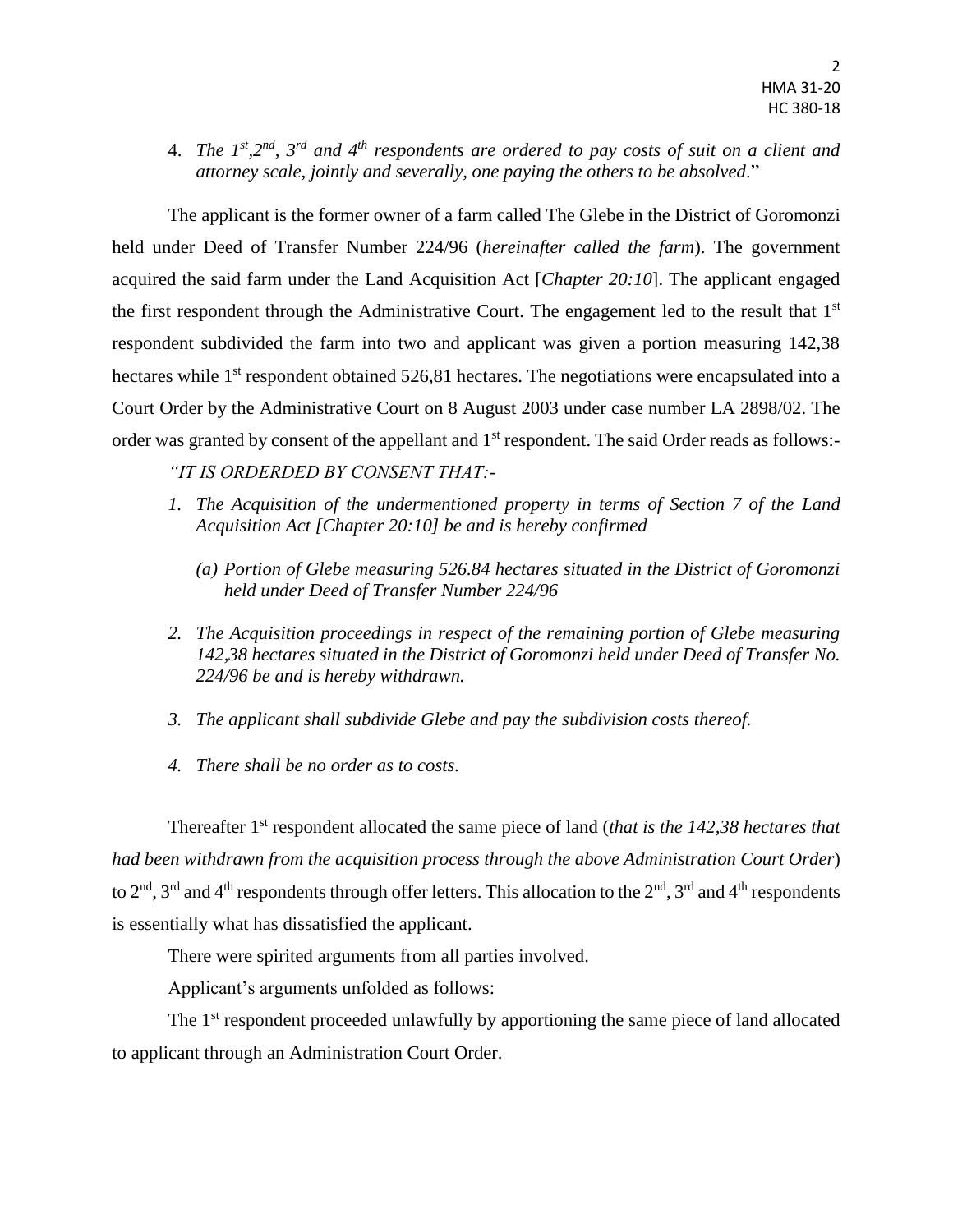1<sup>st</sup> respondent's conduct violated applicant's rights over the piece of land and infringed on its constitutional obligation imposed by section 291 of the Constitution.

- The applicant's massive developments on the piece of land have been undermined by the allocation of piece of land to the  $2<sup>nd</sup>$  to  $4<sup>th</sup>$  respondents
- The Administrative Court Order of 8 August, 2003 is lawful authority and remains extant
- The portion of land allocated to the applicant remains ungazetted and remains private property

Constitutional Amendment No. 17 of 2005 does not apply to this case as an order of Court had already been granted when it came into effect. The gazette of 18 May 2001 was withdrawn by the Administrative Court Order of 8 August, 2003.

First respondent strenuously made submissions to the following effect.

Section 2 of the Gazette Land (Consequential Provisions) Act [*Chapter 20:28]* provides that lawful authority is an offer letter, a permit or a land resettlement lease and applicant does not possess any of the three.

Section 16B(2) as read with Section 16B(3) of Constitutional Amendment Number 17 of 2005 of the former Constitution provides that all land previously identified for resettlement vests in the State.

Reliance was also placed on Section 289 of the Constitution and among others the case of the *Commercial Farmers Union and Others* v *The Minister of Lands, Rural Resettlement and Others* 2010 (1) ZLR 576 (S).

Second to 4th respondents relied on various cases, notably *TBIC Investments (Pvt) Ltd and Another* v *Mangenje & Others* SC 13/18, *Cedor Park (Pvt) Ltd* v The *Minister of State for National Security and Land Reform* (hereafter the Cedor Park matter), *Resettlement in the President's Office* HB 65/10 (*hereinafter referred to as the Cedor Park matter*)*, J.C. Connolly & Sons (Pvt) Ltd* v *Ndlukula & Anor*. SC 22/18.

The effects of Constitutional Amendment No. 17 of 2005 were canvassed in detail. Counsel for 2nd to 4 respondents sought to distinguish the case of *Vukutu (Pvt) Ltd* v *Pride Kwinje and The Minister of Lands, Land Reform and Resettlement* HH 364/16 (*hereinafter called the Vukutu matter*) which the applicants heavily relied on. To my mind central to the instant case is the effect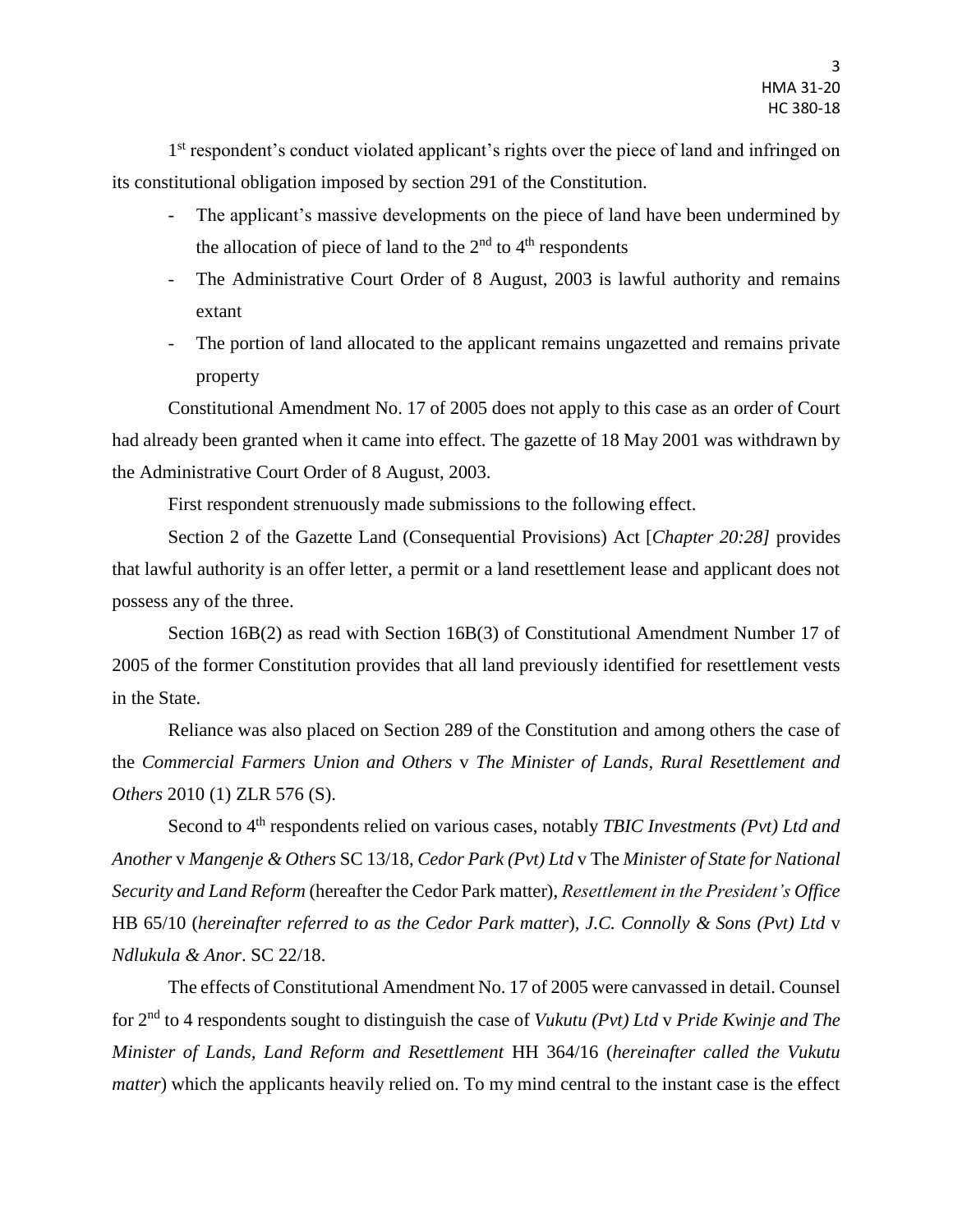of the Constitutional Amendment 17 of 2005 and the Constitution of 2013. Did one or both of them supercede the Administrative Court Order or does the Administrative Court order remain intact.

In the *Vukutu* matter (supra) MAFUSIRE J made an important observation at pages 8-9 as follows: -

*"It is now trite that s 16 B of Constitutional Amendment No. 17 was a self-contained code on the compulsory acquisition by government of agricultural land for resettlement purposes. By the use of the non-obstante clause in subsection [2] "Notwithstanding anything contained in this Chapter: - it overrode all other sections of the Bill of Rights. The jurisdiction of the court to adjudicate on whether or not a litigant's rights as enshrined in the Bill of Rights had been violated was ousted Section 16B as part of the Bill of Rights in Chapter 3 of the Old Constitution, was carried into the new Constitution by virtue of s 72(4) and Sixth Schedule."*

MAFUSIRE J in the Vukutu matter (supra) found as follows:-

First respondent was allocated another farm and thus the purported allocation of Vukutu Farm to the first respondent is null and void. Notably in this case there is no similar averment.

On the effective date of the new Constitution the applicant was using or occupying Vukutu. The court found that the Administrative Court Order fell within the meaning of "or other agreement with the State "under Section 291 of the new Constitution.

Section 291 reads as follows:-

"*Subject to this Constitution any person, who immediately before the effective date was using or occupying or was entitled to use or occupy any agricultural land by virtue of a*  lease or other agreement with the State continues to be entitled to use or occupy that land *on or after the effective date in accordance with that lease or other agreement*".

In the instant case there is an Administrative Court Order alienating 142,38 hectares to the applicant. The applicants assert in paragraph 23 of the Answering Affidavit that it is in lawful occupation. It follows in this case as well that the occupation by applicant of the portion of the farm allocated to it through the Administrative Court Order and/ or entitlement to occupy the said land places the applicant squarely within the confines of section 291 of the Constitution. I thus find adopting the same reasoning by MAFUSIRE J in the Vukutu case that the purported deprivation of applications rights of use and occupation of a portion of Glebe farm is null and void.

The Honourable Judge placed reliance on Section 17 of the Prescription Act [*Chapter 1:01*] and common law as regards retrospectivity of amending legislation and cases such as *Barclays Bank* v *Nyahuma* SC 86/04*, Nkomo and Another* v *Attorney General Zimbabwe and Others*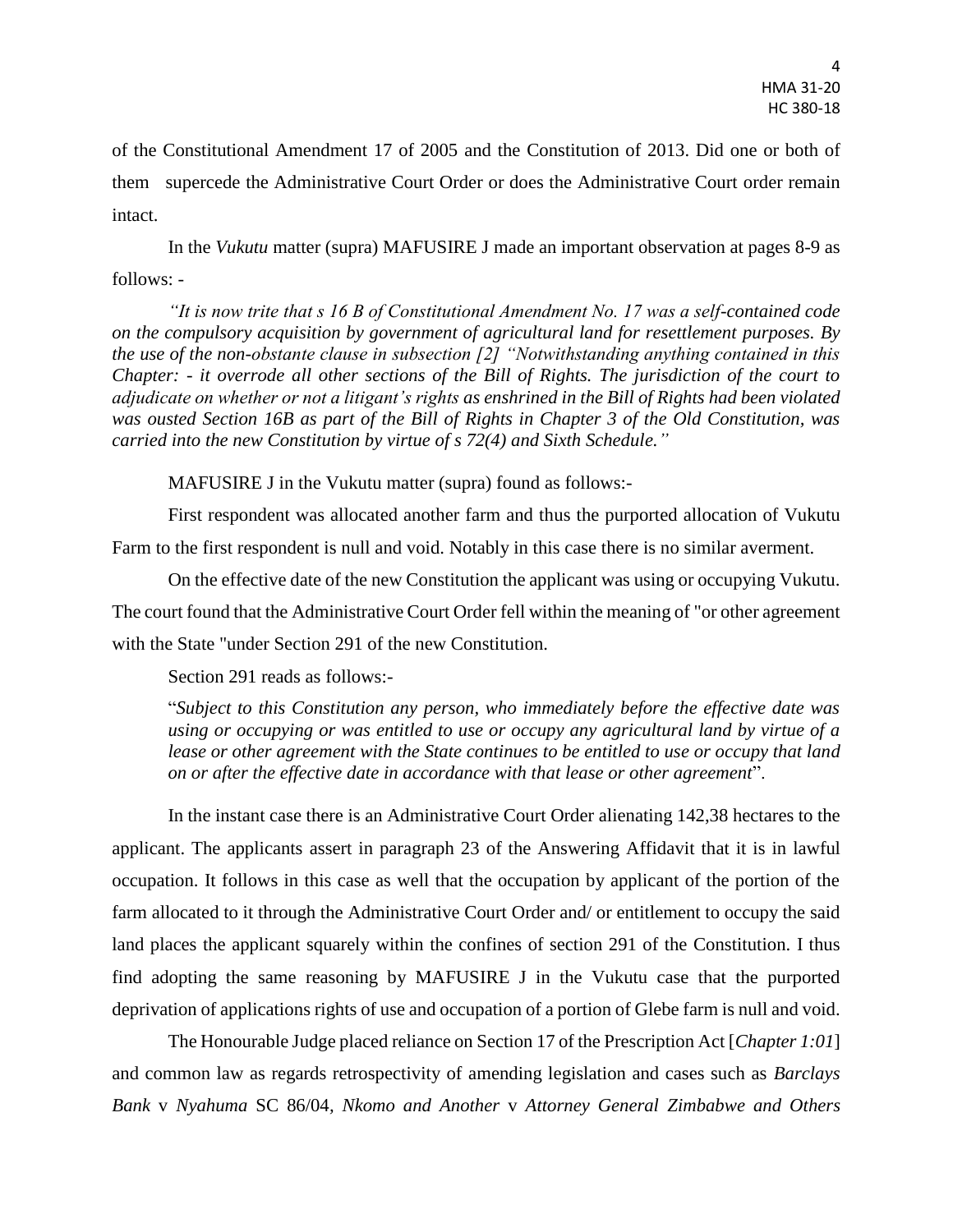1993(2) ZLR 422(S). He found flowing from the above legal framework that the rights and obligations granted by the Administrative Court Order were not affected by section 16B of the Constitutional Amendment No. 17.

In this case the Administrative Court Order relied on by the applicant was granted on 8 August, 2003. It has endured up to this late stage when the 2<sup>nd</sup> to 4<sup>th</sup> respondent were granted offer letters to the same property.

I find in the circumstances that the reasoning adopted in the Vukutu case is sound and also find that section 16B did not affect the rights and obligations granted by the Administrative Court Order of 8 August 2003.

MAFUSIRE J in the Vukutu case at page 14 said the following:-

"*I agree with Mr Biti that the removal of the court's jurisdiction under s 16B of Constitutional Amendment No. 17 was only in relation to any possible challenge, on the merits by a person having rights or interests in agricultural land compulsory acquired, or to be acquired, by the State for redistribution in terms of the land reform programme. The status of the judiciary as the watchdog of the Constitution in terms of Chapter 8 was not affected. Under s 175 of the Constitution it is the judiciary that is reposed with the power to make orders concerning the constitutional invalidity of any law or any conduct of the President or Parliament."*

A reading of the Vukutu judgment as summarised above clearly reflects that the facts in that case and in the instant case were similar. It is also clear that the learned Judge in that case did not place reliance only on the fact that the 1<sup>st</sup> respondent in that case had been allocated other land under the Land Reform Programme. As summarised above there was other major considerations leading to the provisional order being confirmed and an order *inter alia* binding second respondent to the Administrative Court Order and declaring the offer letters to the first respondent being declared null and void.

It is also clear that the matter of Cedor Park matter (supra) was decided before the ushering of the New Constitution of 2013 which contains Section 291 the effects of which I have found to be in favour of the applicant.

To that end I am of the considered view that the applicant deserves the relief he seeks. On costs I am convinced that not enough basis has been laid out for the request for costs on a legal practitioner and client scale. The matter appears important to resolve an important facet of the Land Reform Programme. Costs will thus be granted on the ordinary scale.